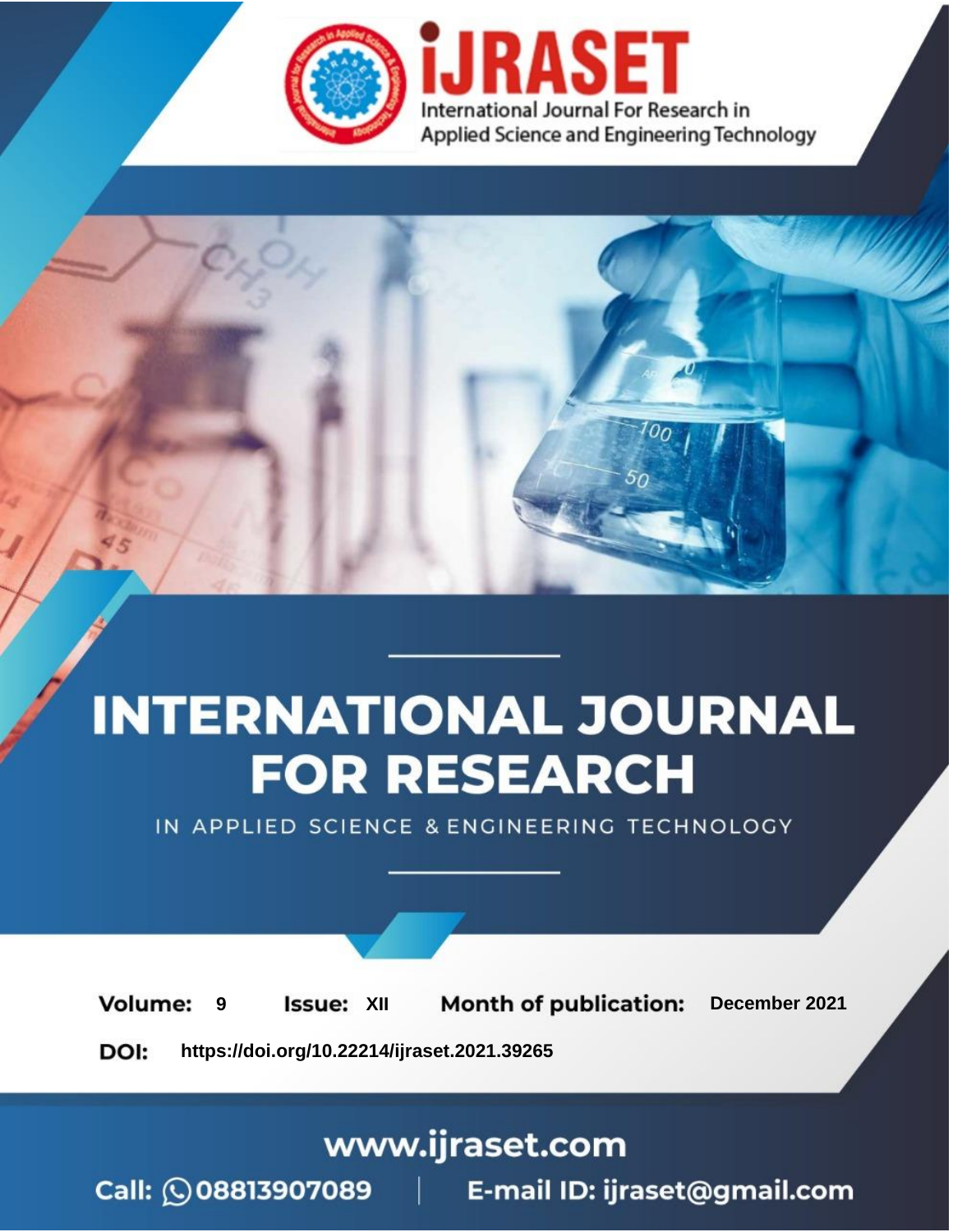### **An Inventory Model for Deteriorating Items with Stock Dependent Demand and Partial Backlogging**

Vikas Kumar<sup>1</sup>, Vipin Kumar<sup>2</sup>, Anupama Sharma<sup>3</sup>

*<sup>1</sup>Research Scholar, Department of Mathematics, JJT University, Jhunjhunu, Rajasthan (India), 2, <sup>3</sup>Department of Mathematics BKBIET, Pilani (India),*

*Abstract: In this paper, we formulate a deteriorating inventory model with stock-dependent demand Moreover, it is assumed that the shortages are allowed and partially backlogged, depending on the length of the waiting time for the next replenishment. The objective is to find the optimal replenishment to maximizing the total profit per unit time. We then provide a simple algorithm to find the optimal replenishment schedule for the proposed model. Finally, we use some numerical examples to illustrate the model.*

*Keywords- Inventory, Deteriorating items, Stock dependent demand, Partial backlogging* 

#### **I. INTRODUCTION**

Most researchers have considered demand in their models as fixed or varies as time whether it is linear or quadratic or other pattern. But one more parameter effect the demand and that is stock of a particular inventory. We see that demand may be increase or decrease due to stock level. The big stock level of a certain product some time increases the rate of demand and low stock level of such kind of products reduce the demand because the customers made a perception that the product is in last stage and will not be fresh. The vegetables, eggs, sweets etc. are the examples of that kind of products.

The fundamental result in the development of economic order quantity model with deterioration is that of Ghare and Schrader [1963] who considered an exponentially decaying inventory for a constant demand. However, as evident by chemical and basic sciences, the rate of deterioration especially with regard to perishable food items is seldom constant. Goyal and Giri [2001] presented several tendencies of the modeling of deteriorating inventory. Zauberman et al. [1989] presented a method for color retention of Litchi fruits with SO2 fumigation. In order to reduce the deterioration rate and to extend the expiration date of the product, preservation technologies like procedural changes and specialized equipment acquisition have been mathematically modeled by many researchers. In recent years, deteriorating inventory problems have been widely studied by many researchers. As presented by Wee [1995], deterioration was defined as decay, damage, spoilage, evaporation, obsolescence, pilferage, loss of utility or loss of marginal value of commodities that result in decreasing usefulness. Yang et al. [2015] developed the trade-off between preservation technology investment and the optimal dynamic trade credit for a deteriorating inventory model. Hsu et al. [2010] designed a deteriorating inventory model considering constants deterioration and demand rates, where in preservation technology also included. Optimization of the product portfolio has been recognized as a critical problem in industry, management, economy and so on. It aims at the selection of an optimal mix of the products to offer in the target market. Vipin Kumar [2020] developed an inventory model for deteriorating items with multivariate demand. Sanjay Sharma et al. developed a production inventory model for deteriorating Items with effect of price discount under the stock dependent demand, So while solving some problems a multi objective integer non-linear constraint model was developed by Ahmadi and Nikabadi [2019]. Having taken some realistic problem many researcher as Nadjafikhah [2017]; Ezzati et al. [2017]; Kazemi and Asl [2015] presented some special model. Wu et al. [2006] derived an optimal replenishment policy for items with non-instantaneous deterioration, stock-dependent demand and partial backlogging. Zhang et al. [1995] proposed a pricing policies for deteriorating items with preservation technology investment without shortage and stock. Pal et al. [2014] derived a deteriorating inventory model with stock and price-sensitive demand, where they assumed inflation and delay in payment. Shah and Shah [2014] attempt the same problem. However, they could not prove the existence of the optimal solution analytically. Moreover, they considered deterioration to start from the very beginning of replenishment time. Mishra [2014] developed an inventory model with controllable deterioration rate under time-dependent demand and time-varying holding cost. Liu et al. [2015] provided joint dynamic pricing and investment strategy for foods perishing at a constant rate with price and quality dependent demand. Zhang et al. [20] studied the integrated supply chain model for deteriorating items, in this model both manufacturer and retailer cooperatively invest in preservation technology in order to reduce their deterioration cost under different realistic scenarios.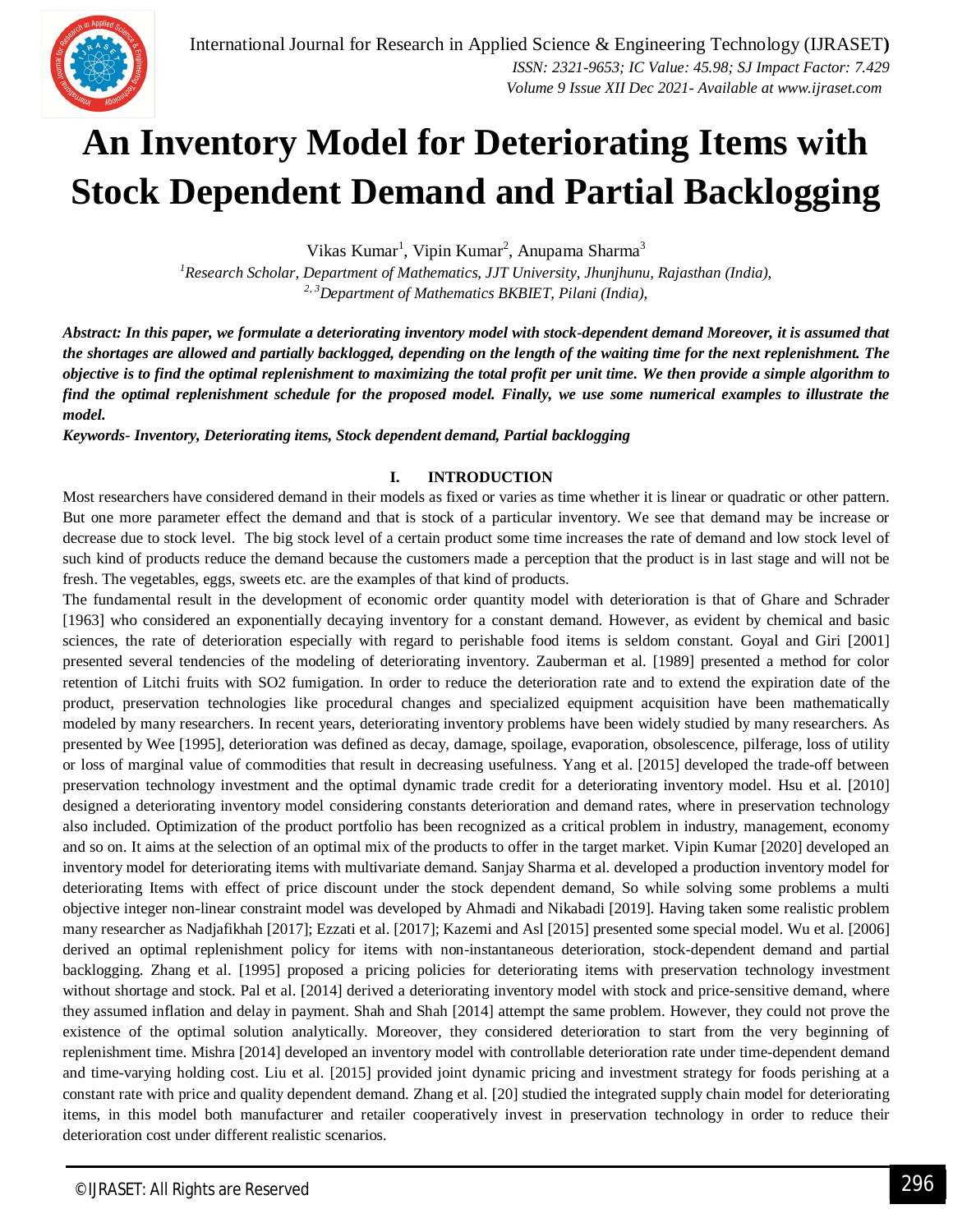

International Journal for Research in Applied Science & Engineering Technology (IJRASET**)**

 *ISSN: 2321-9653; IC Value: 45.98; SJ Impact Factor: 7.429 Volume 9 Issue XII Dec 2021- Available at www.ijraset.com*

Thereafter, Lu et al. [2016] presented an inventory model, in which they suggested the joint dynamic pricing and replenishment policy for a deteriorating item under limited capacity. Khedlekar et al. [2016] established an inventory model with declining demand under preservation technology investment. The chapter is organised after the introduction part as, we describe the fundamental notations and assumptions for the proposed model in Section 2. In Section 3, a mathematical model is established and solution procedure is discussed for maximizing the total profit, based on which an algorithm for finding the optimal policy is suggested. To illustrate the proposed model, numerical examples are provided in Section  $\frac{4}{1}$ . In Section  $\frac{5}{1}$ , sensitivity analysis of the optimal solution with respect to major parameters is carried out. Lastly, in Section 6, we draw the conclusions and give suggestions for future research.

#### **II. ASSUMPTIONS AND NOTATIONS**

Assumption and Notations: In this section, the following are the assumption and notations used to study and develop the model. *A. Assumptions*

- The following are the assumptions
- *1)* The planning horizon is finite
- 2) The rate of deterioration is a two parameter Weibull distribution, $\theta(t) = \alpha \beta t^{\beta-1}$ , where  $0 \le \alpha \ll 1$  and  $\beta > 0$  are the scale and shape parameter respectively and  $0 \leq \theta(t)$  << 1
- 3) The demand rate  $D(I(t), s) = \begin{cases} a + bI(t) s, & 0 \le t \le v \\ 0, & \text{if } t \le T \end{cases}$  $a - s$ ,  $v \le t \le T$  where  $a, b$  demand parameters are and s is selling price. also

$$
a > 0, 0 < b << 10 < b << 1
$$
 and 
$$
a > s
$$

- *4)* During the negative inventory period, the unfulfilled demand of products are backlogged; The rate of backlogging is a function of time that depends on the length of waiting for the next replenishment. Backlogging rate is  $B(T - t) = \frac{1}{1 + S(t)}$  $1+\delta(T-t)$
- *5)* Replenishment rate is instantaneous.
- *6*) Holding cost is constant as $h(t) = h$  where  $h > 0$
- *7)* Lead time is zero

#### *B. Notations*

The following are the notations

- *1*) *A*: Ordering cost per cycle.
- 2) p: Unit purchasing cost
- 3) *s* : Unit selling price
- 4) *l*: Unit lost sale cost.
- 5) C: Unit shortage cost.
- *6*)  $Q_1$ : Inventory level during  $(0, v)$ .
- 7)  $Q_2$ : Inventory level during [v,T].
- *8*) *Q*the total retailer's order quantity
- *9) v*: the time from the shortages starts
- *10)* T: inventory cycle length
- *(11)*  $I_1(t)$ : Positive Inventory function at  $t \in [0, v]$
- *(12)*  $I_2(t)$ : Negative Inventory function at  $t \in [v, T]$
- *13)*  $P(s, v)$  the retailer total cost optimal value

#### **III. MATHEMATICAL FORMULATION AND SOLUTION**

In this section, the Behaviour of the inventory level with respect to time is shown in fig.1. The replenishment cycle length is T and  $Q_1$  denote the maximum positive inventory and  $Q_2$  denote the Maximum backorder quantity. The total cycle time interval [0, T]is divided into two subintervals, the first sub interval[0, v] is the part which show the positive inventory and [v, T] is the second subinterval which represent the backorders. The cycle is start at  $t = 0$  with maximum inventory level  $Q_1$  and the inventory stocks goes to zero level at  $t = v$  due to cumulative effect of demand and instantaneous deterioration. The shortages occur in second subinterval[ $v, T$ ]. the shortages start at time v under the partial backlogging effect. The occurring unsatisfied demand is partially backlogged due to some specific reason of the customers. The following are instantaneous state represented by the differential equations of the inventory system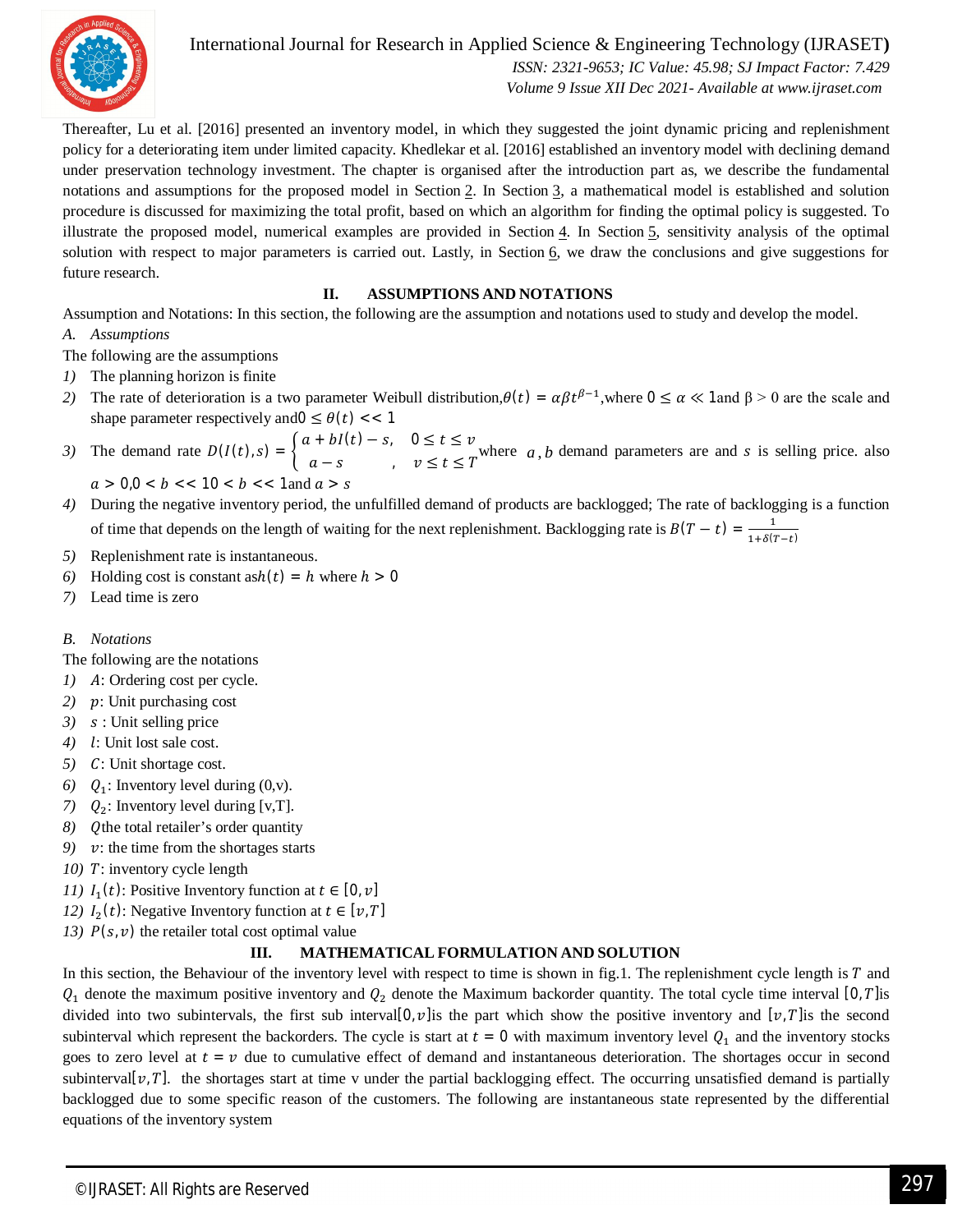

International Journal for Research in Applied Science & Engineering Technology (IJRASET**)**  *ISSN: 2321-9653; IC Value: 45.98; SJ Impact Factor: 7.429*

 *Volume 9 Issue XII Dec 2021- Available at www.ijraset.com*



$$
\frac{dI_1(t)}{dt} - \theta(t)I_1(t) = -D(s, I(t))
$$
\n
$$
0 \le t \le v
$$
\n
$$
\frac{dI_2(t)}{dt} = -D(s, I(t))B(T - t)
$$
\n
$$
v \le t \le T
$$
\n
$$
0 \le t \le v
$$
\n
$$
3.1
$$
\n
$$
0 \le t \le 0
$$
\n
$$
3.2
$$

 $I_1(v) = I_2(v) = 0$ 

The solution of above differential equation are

$$
I_1(t) = (a - s) \left[ \begin{array}{cc} (v - t) + \frac{b}{2} (v^2 - t^2) \\ + \frac{a}{\beta + 1} (v^{\beta + 1} - t^{\beta + 1}) - bt(v - t) - \alpha t^{\beta} (v - t) \end{array} \right] \qquad 0 \le t \le v \qquad 3.3
$$
  

$$
I_1(t) = \frac{(a - s)}{2} \log \left[ \frac{1 + \delta (T - t)}{2} \right]
$$

$$
I_2(t) = \frac{(a-s)}{\delta} \log \left[ \frac{1+\delta(T-t)}{1+\delta(T-v)} \right] \qquad \qquad v \le t \le T \qquad \qquad 3.4
$$

The maximum positive inventory, in time interval[0, v] is  
\n
$$
Q_1 = I_1(0) = (a - s) \left[ v + \frac{b}{2} v^2 + \frac{a}{\beta + 1} v^{\beta + 1} \right]
$$
\n
$$
3.5
$$
\nThe maximum background units are in time interval[ $v$  T]

$$
Q_2 = -I_2(T) = \frac{(a-s)}{\delta} \log[1 + \delta(T - v)]
$$

Hence, during the time interval[0, T], the total order size units are  
\n
$$
Q = Q_1 + Q_2 = (a - s) \left\{ v + \frac{b}{2} v^2 + \frac{a}{\beta + 1} v^{\beta + 1} + \frac{1}{\delta} \log[1 + \delta(T - v)] \right\}
$$
\n3.7

The total profit consists of the following revenue and costs

A. *Ordering Cost*  

$$
OC = A
$$
 3.8

B. *Holding Cost*  

$$
HC = h \int_0^v I_1(t) e^{-Rt} dt v
$$

$$
HC = h \int_0^{\nu} \left[ (a - s) \left[ \frac{(v - t) + \frac{b}{2} (v^2 - t^2) + \frac{\alpha}{\beta + 1} (v^{\beta + 1} - t^{\beta + 1})}{-b (t v - t^2) - \alpha (v t^{\beta} - t^{\beta + 1})} \right] \right] e^{-Rt} dt
$$
  
=  $h(a - s) \left[ \frac{v^2}{2} + \frac{b v^3}{6} - \frac{R v^3}{6} + \frac{v^{2 + \beta} \alpha \beta}{(1 + \beta)(2 + \beta)} \right]$  3.9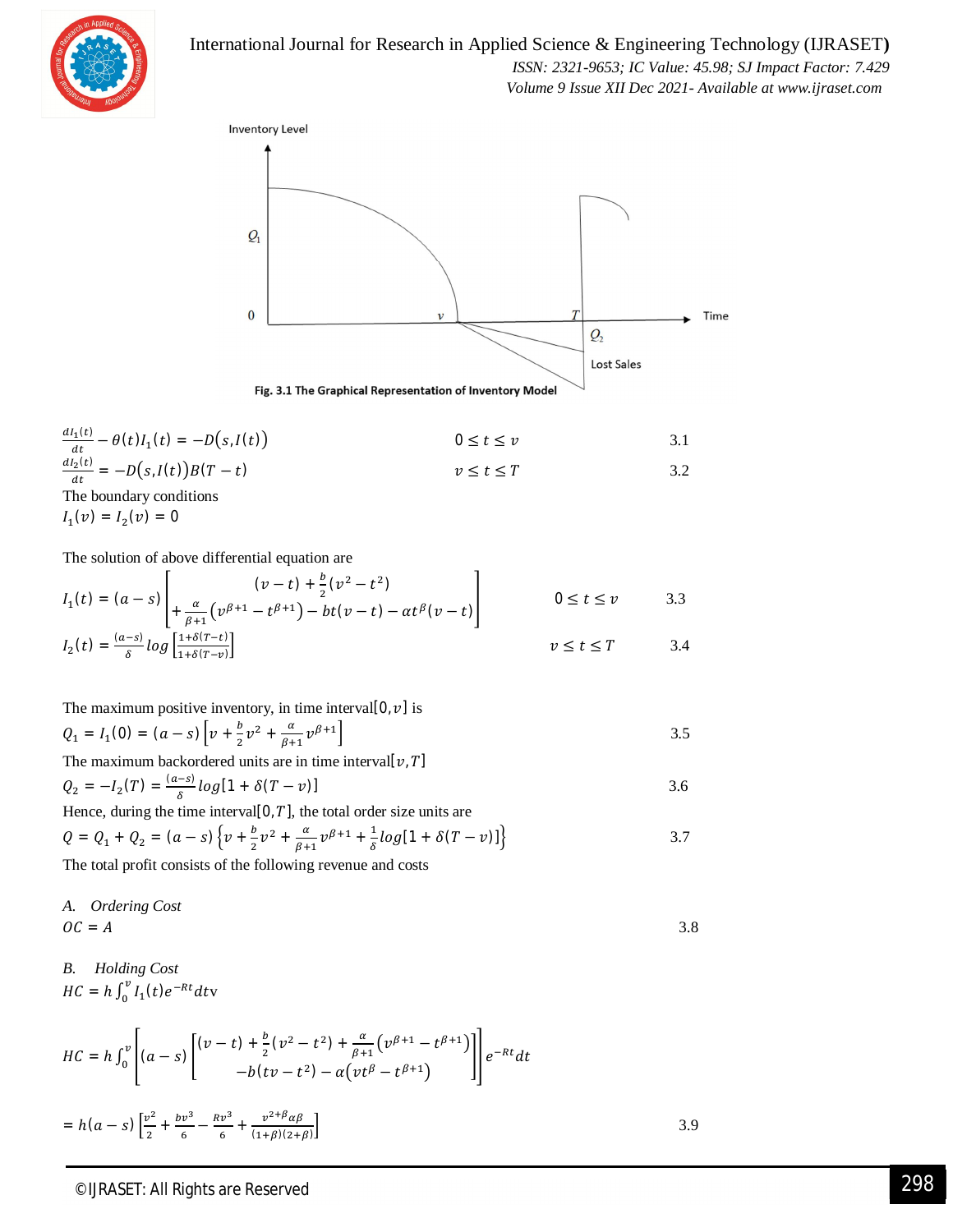

 *ISSN: 2321-9653; IC Value: 45.98; SJ Impact Factor: 7.429 Volume 9 Issue XII Dec 2021- Available at www.ijraset.com*

3.10

*C. Shortage Cost*  $SC = c_2 \int_v^T -I_2(t) e^{-Rt} dt$  $SC = c_2 \int_v^T -\left\{\frac{(a-s)}{s}\right\}$  $\frac{-s}{\delta}$  log  $\frac{1+\delta(T-t)}{1+\delta(T-v)}$  $\int_v^T -\left\{\frac{(a-s)}{\delta}\log\left[\frac{1+\delta(T-t)}{1+\delta(T-v)}\right]\right\}e^{-Rt}dt$  $= -c_2(a-s)$  $T - \nu - \frac{3RT^2}{4}$  $\frac{RT^2}{4} + \frac{RTv}{2}$  $\frac{Tv}{2} + \frac{Rv^2}{4}$ ସ  $+\frac{R(v-T)}{2S}$  $rac{v-T}{2\delta} + \left(\frac{R}{2\delta}\right)$  $rac{R}{2\delta^2} + \frac{RT-1}{\delta}$  $\left(\frac{-1}{\delta}\right)$ log[1 +  $(T-v)\delta$ ]

D. *Loss Sales Cost*  
\n
$$
LSC = l \int_{\nu}^{T} (1 - B(T - t)) D(t) e^{-Rt} dt
$$
\n
$$
LSC = l \int_{\nu}^{T} (1 - \frac{1}{1 + \delta(T - t)}) (a - s) e^{-Rt} dt
$$
\n
$$
= l(a - s) \left[ \frac{T - \nu + \frac{R(\nu^2 - T^2)}{2} + \frac{R(\nu - T)}{\delta}}{1 + \frac{R}{\delta^2} + \frac{RT - 1}{\delta} \right] \log[1 + (T - \nu)\delta]
$$
\n3.11

E. Purchase Cost  
\n
$$
PC = pQe^{-RT}
$$
\n
$$
PC = p[Q_1 + Q_2]e^{-RT}
$$
\n
$$
= p(a - s) \left[ v + \frac{bv^2}{2} + \frac{\alpha v^{\beta+1}}{\beta+1} + \frac{\log(1 + \delta(T - v))}{\delta} \right] e^{-RT}
$$
\n3.12

*F. Sales Revenue Cost*

The sales revenue cost is calculated as

$$
SR = s \left[ \int_0^v D(t) e^{-Rt} dt + \int_v^T D(t) e^{-Rt} dt \right]
$$
  
\n
$$
SR = s \left[ \int_0^v \left\{ a + b \left\{ a - s \right\} \left[ + \frac{\alpha}{\beta + 1} \left( v^{\beta + 1} - t^{\beta + 1} \right) - \left( bt - t^{\beta} \alpha \right) (v - t) \right] \right\} - s \right\} e^{-Rt} dt \right]
$$
  
\n
$$
+ \int_v^T (a - s) e^{-Rt} dt
$$
  
\n
$$
= s(a - s) \left( + \left( v + \frac{1}{24} b v^2 \left( \frac{12 - 4Rv + bv(4 - Rv)}{12v^{\beta} \alpha \beta \left( Rv(1 + \beta) - 2(3 + \beta) \right)} \right) \right) \right)
$$
  
\n3.13

Therefore, the total profit per unit items per unit time is calculated as

$$
P(s, v) = \frac{1}{T} \{S.R. - O.C. - H.C. - B.C. - L.S.C. - P.C.\}
$$
  
\n
$$
P(s, v) = \frac{1}{T} S(a - s) \left( \frac{T - v - \frac{1}{2} (T^2 - v^2) R}{\left( v + \frac{1}{24} b v^2 \left( \frac{12 - 4Rv + bv + v(4 - Rv)}{1 + \beta (2 + \beta)(3 + \beta)} \right) \right)} \right) - \frac{1}{T} A - \frac{1}{T} h(a - s) \left[ \frac{v^2}{2} + \frac{bv^3}{6} - \frac{Rv^3}{6} + \frac{v^{2 + \beta} a\beta}{(1 + \beta)(2 + \beta)} \right] + \frac{1}{T} c_2 (a - s) \left[ T - v - \frac{3RT^2}{4} + \frac{RTv}{2} + \frac{Rv^2}{4} + \frac{R(v - T)}{2\delta} + \frac{R(v - T)}{2\delta} + \frac{R(v - T)}{2\delta} + \frac{R(v - T)}{2\delta} + \frac{R(v - T)}{2\delta} + \frac{R(v - T)}{2\delta} + \frac{R(v - T)}{2\delta} + \frac{R(v - T)}{2\delta} + \frac{R(v - T)}{2\delta} + \frac{R(v - T)}{2\delta} + \frac{R(v - T)}{2\delta} + \frac{R(v - T)}{2\delta} + \frac{R(v - T)}{2\delta} + \frac{R(v - T)}{2\delta} + \frac{R(v - T)}{2\delta} + \frac{R(v - T)}{2\delta} + \frac{R(v - T)}{2\delta} + \frac{R(v - T)}{2\delta} + \frac{R(v - T)}{2\delta} + \frac{R(v - T)}{2\delta} + \frac{R(v - T)}{2\delta} + \frac{R(v - T)}{2\delta} + \frac{R(v - T)}{2\delta} + \frac{R(v - T)}{2\delta} + \frac{R(v - T)}{2\delta} + \frac{R(v - T)}{2\delta} + \frac{R(v - T)}{2\delta} + \frac{R(v - T)}{2\delta} + \frac{R(v - T)}{2\delta} + \frac{R(v - T)}{2\delta} + \frac{R(v - T)}{2\delta} + \frac{R(v - T)}{2\delta} + \frac{R(v - T)}{2\delta
$$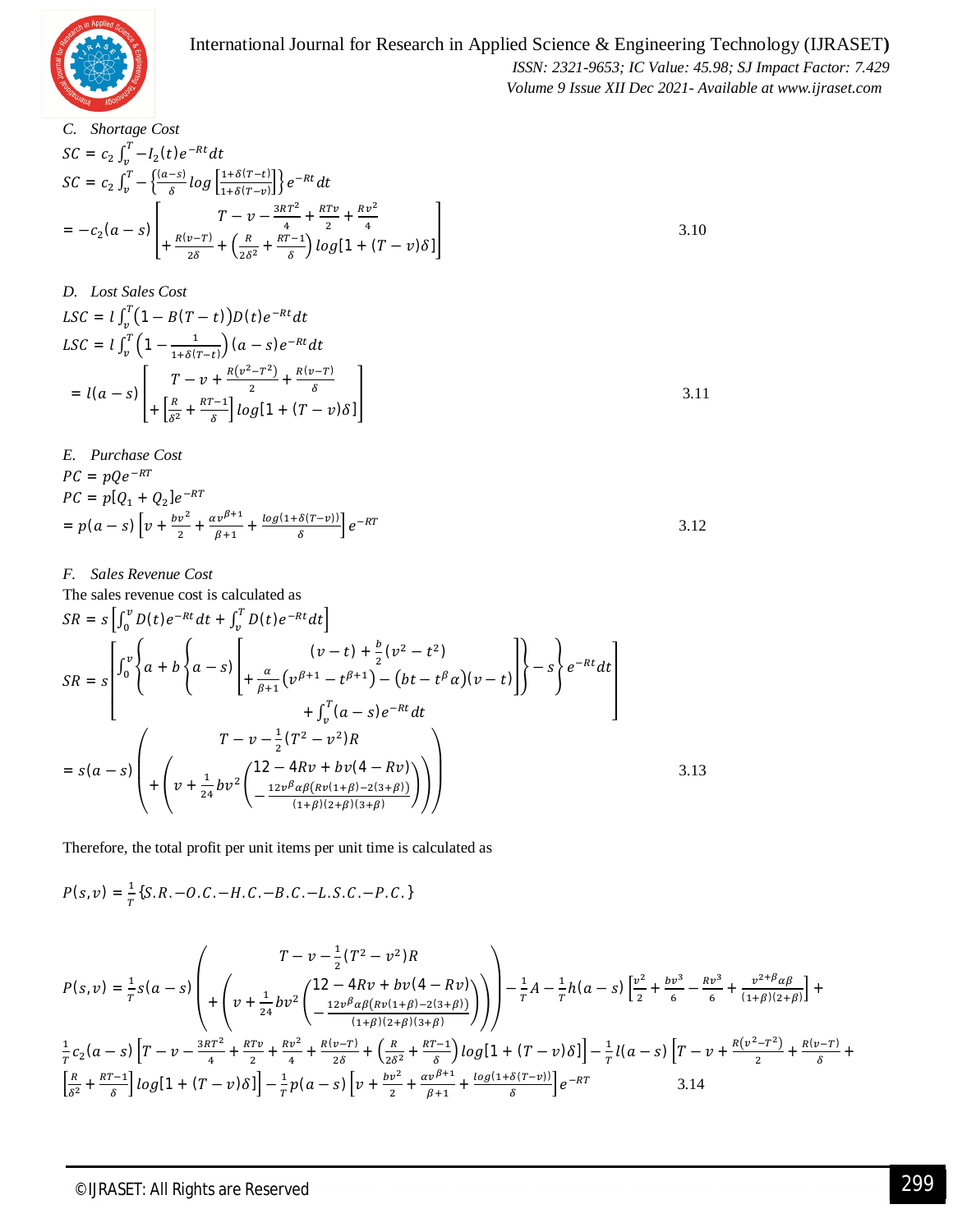

International Journal for Research in Applied Science & Engineering Technology (IJRASET**)**

 *ISSN: 2321-9653; IC Value: 45.98; SJ Impact Factor: 7.429 Volume 9 Issue XII Dec 2021- Available at www.ijraset.com*

#### **IV. SOLUTION PROCEDURE**

We wish to maximize the total profit function  $P(s, v)$ 

*I*) Step 1. The necessary conditions to maximize the total profit function 
$$
P(s, v)
$$
 are  $\frac{\partial P(s, v)}{\partial s} = 0$  and  $\frac{\partial P(s, v)}{\partial v} = 0$ 

*2)* Step 2.Using the software Mathematica 11, we calculated the optimal value of s\* and v\* by equation 3.15.

*3)* Step 3. The optimal value of s\*and v\*, satisfy the sufficient conditions for maximizing the total inventory profit function  $\partial^2 P(s,v)$  $\frac{P(s,v)}{\partial s^2} < 0, \frac{\partial^2 P(s,v)}{\partial v^2}$  $\frac{P(s,v)}{\partial v^2}$  < 0and  $\left(\frac{\partial^2 P(s,v)}{\partial s^2}\right)$  $\left(\frac{P(s,v)}{\partial s^2}\right) \left(\frac{\partial^2 P(s,v)}{\partial v^2}\right)$  $\left(\frac{P(s,v)}{\partial v^2}\right) - \left(\frac{\partial^2 P(s,v)}{\partial s \partial v}\right) > 0$ 

*4*) Step 4. In addition, at  $s = s *$  and  $v = v *$  the optimal value of the total Inventory cost is determined by equation 3.14 and the optimal value is  $P(s, v) = P * (s*, v*)$ 

#### **V. NUMERICAL EXAMPLE**

Consider the following numerical values of parameters to illustrate the profit function  $\alpha = 0.3$ ,  $\beta = 6$ ,  $h = 25$ ,  $A = 500$ ,  $\alpha = 22$ ,  $b = 30$ ,  $\delta = 0.04$ ,  $p = 10$ ,  $c = 40$ ,  $l = 50$ ,  $R = 0.06$ ,  $T = 3$ Use Mathematica-11 to obtain the optimal solution for v and s Based on the above numerical values of used parameters the optimal solution is  $s^* = 19.519v^* = 1.521 P(s^*, v^*) = 35493.68$ 



Fig. 3.2  $P(s, v)$  v/s  $S$  and  $V$ 

From fig. 3.2, the concavity of the total cost function provide that the total profit function of the model is maximize with respect to s and v.

#### **VI. SENSITIVITY ANALYSIS**

In this part, the sensitivity analysis has been discussed by taking the different values of the used parameter as -50%, -25%,0, +25%,50% with respect to the optimal value of the total profit and keeping remaining parameter unchanged.

| Parameter | $\%$    | Value | Total   | Parameter | $\%$     | Value | Total   |
|-----------|---------|-------|---------|-----------|----------|-------|---------|
|           |         |       | Profit  |           |          |       | Profit  |
| $\propto$ | 50%     | 0.45  | 7658.08 | $\delta$  | 50%      | 0.6   | 7670.3  |
|           | 25%     | 0.375 | 7664.07 |           | 25%      | 0.5   | 7670.18 |
|           | 0       | 0.3   | 7670.05 |           |          | 0.4   | 7670.05 |
|           | $-25%$  | 0.225 | 7676.03 |           | $-25%$   | 0.3   | 7669.92 |
|           | $-50\%$ | 0.15  | 7682.02 |           | $-50\%$  | 0.2   | 7669.79 |
| $\beta$   | 50%     | 9     | 7631.05 | p         | 50%      | 15    | 7537.19 |
|           | 25%     | 7.5   | 7655.56 |           | 25%      | 12.5  | 7603.62 |
|           | 0       | 6     | 7670.05 |           | $\theta$ | 10    | 7670.05 |
|           | $-25%$  | 4.5   | 7683.87 |           | $-25%$   | 7.5   | 7736.5  |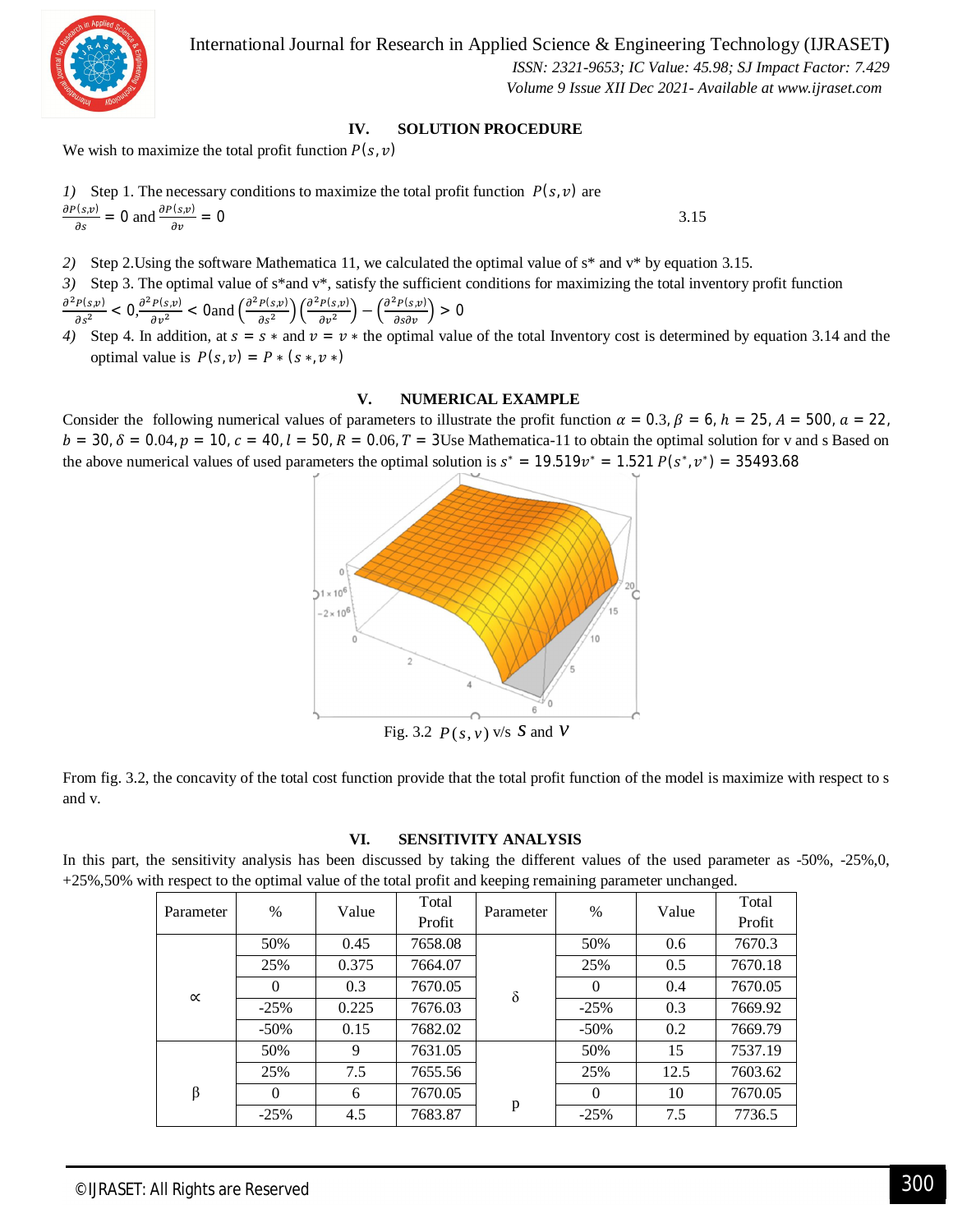

International Journal for Research in Applied Science & Engineering Technology (IJRASET**)**

 *ISSN: 2321-9653; IC Value: 45.98; SJ Impact Factor: 7.429 Volume 9 Issue XII Dec 2021- Available at www.ijraset.com*

|              | $-50%$         | 3     | 7683.87 |             | $-50%$           | 5     | 7802.91 |
|--------------|----------------|-------|---------|-------------|------------------|-------|---------|
|              | 50%            | 37.5  | 7471.55 |             | 50%              | 60    | 7655.26 |
| h            | 25%            | 31.25 | 7570.8  | $\mathsf C$ | 25%              | 50    | 7662.66 |
|              | $\overline{0}$ | 25    | 7670.05 |             | $\mathbf{0}$     | 40    | 7670.05 |
|              | $-25%$         | 18.75 | 7769.3  |             | $-25%$           | 30    | 7677.44 |
|              | $-50%$         | 12.5  | 7868.55 |             | $-50%$           | 20    | 7684.84 |
|              | 50%            | 750   | 7752.32 |             | 50%              | 45    | 7669.59 |
|              | 25%            | 625   | 7714.91 |             | 25%              | 37.5  | 7669.82 |
| $\mathbf{A}$ | $\overline{0}$ | 500   | 7670.05 | 1           | $\mathbf{0}$     | 30    | 7670.05 |
|              | $-25%$         | 375   | 7625.76 |             | $-25%$           | 22.5  | 7670.28 |
|              | $-50%$         | 250   | 7575.6  |             | $-50%$           | 15    | 7670.51 |
|              | 50%            | 33    | 41676.7 |             | 50%              | 0.09  | 7597.84 |
| a            | 25%            | 27.5  | 24673.5 | $\mathbf R$ | 25%              | 0.075 | 7634.02 |
|              | $\mathbf{0}$   | 22    | 7670.05 |             | $\boldsymbol{0}$ | 0.06  | 7670.05 |
|              | $-25%$         | 16.5  | 9333.29 |             | $-25%$           | 0.045 | 7705.36 |
|              | $-50%$         | 11    | 26336.6 |             | $-50%$           | 0.03  | 7740.1  |
|              | 50%            | 45    | 17779.5 |             | 50%              | 4.5   | 5074.5  |
| $\mathbf b$  | 25%            | 37.5  | 12204.4 | $\mathbf T$ | 25%              | 3.75  | 6117.43 |
|              | $\overline{0}$ | 30    | 7670.05 |             | $\mathbf{0}$     | 3     | 7670.05 |
|              | $-25%$         | 22.5  | 4176.36 |             | $-25%$           | 2.25  | 10239.1 |
|              | $-50%$         | 15    | 1725.38 |             | $-50%$           | 1.5   | 15344.2 |

#### **VII. OBSERVATIONS**

From tables (3), the following facts are apparent

- *1)* With increment of  $a_i$ , band  $\delta$ , the total profit  $P(s_i, v)$  shows increasing Behaviour
- *2)* If  $\alpha$ ,  $\beta$ ,  $h$ ,  $A$ , and  $T$  are increases then the total profit function  $P(s, v)$  decreases.

#### **VIII. CONCLUSION**

In this chapter, the model is profit maximize policy for deteriorating products by taking the multivariate demand which is price, stock and time dependent. The rate of deterioration is two parameter Weibull function. In this model shortages is also considered and partial backlogged with variable rate. The model is solved analytically to check the optimality. Numerical examples and graphs are also demonstrated to validate the policy along with sensitivity with respect to different parameters used in the model. Some other extension can be made by assuming more realistic assumptions like as non-zero lead time, stochastic demand rate etc.

#### **REFERENCES**

- [1] C. T. Yang, C. Y. Dye and J. F. Ding, Optimal dynamic trade credit and preservation technology allocation for a deteriorating inventory model,Comp. Ind. Eng. 87 (2015) 356–369.
- [2] G. Liu, J. Zhang and W. Tang, Joint dynamic pricing and investment strategy for perishable foods with price quality dependent demand, Ann. of Oper. Res. 226(1) (2015) 397–416.
- [3] G. Zauberman, R. Ronen, M. Akerman and Y. Fuchs, Low PH treatment protects litchi fruit color, Int. Soc. Hort. Sci. 269, (1989) 309–314.
- [4] H. M. Wee, A deterministic lot-size inventory model for deteriorating items with shortages and a declining market, Comp Oper. Res. 22(3) (1995) 345–356.
- [5] J. X. Zhang, Z. Y. Bai and W. S. Tang, Optimal pricing policy for deteriorating items with preservation technology investment, J. Ind. Manag. Optim. 10(4) (2014) 1261–1277.
- [6] J. Zhang, Q. Wei, Q. Zhang and W. Tang, Pricing, service and preservation technology investments policy for deteriorating items under common resource constraints, Comp. Ind. Eng. 95 (2016) 1–9.
- [7] K. S. Wu, L. Y. Ouyang and C. T. Yang, An optimal replenishment policy for non- instantaneous deteriorating items with stock-dependent demand and partial backlogging, Int. J. Prod. Econ. 101(2) (2006) 369–384.
- [8] L. Lu, J. Zhang and W. Tang, Optimal dynamic pricing and replenishment policy for perishable items with inventory-level-dependent demand, Int. J. Sys. Sci. 47(6) (2016) 1480–1494.
- [9] M. Nadjafikhah and S. Shagholi, Mathematical modeling of optimized SIRS epidemic model and some dynamical behaviors of the solution, Int. J. Nonlinear Anal. Appl. 8(2) (2017) 125–134.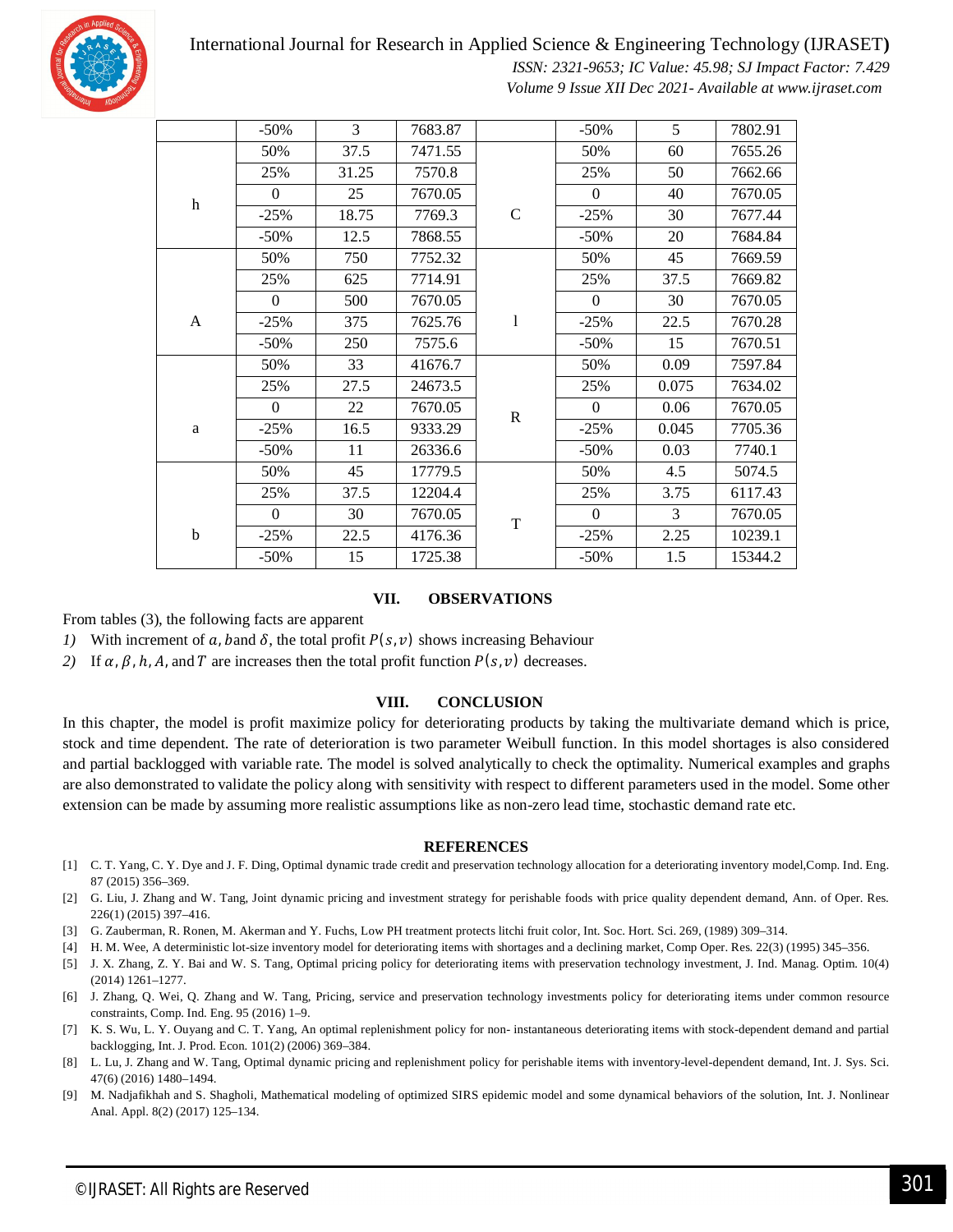



 *ISSN: 2321-9653; IC Value: 45.98; SJ Impact Factor: 7.429*

 *Volume 9 Issue XII Dec 2021- Available at www.ijraset.com*

- [10] N. D. Ahmadi, M. S. Nikabadi, A non-linear multi objective model for the product portfolio optimization: An integer programming, Int. J. Nonlinear Anal. Appl. 8(2) (2019) 231–239.
- [11] N. H. Shah and A. D. Shah, Optimal cycle time and preservation technology investment for deteriorating items with price-sensitive stock-dependent demand under inflation, J. Phy.: Conf. Ser. 495(1) (2014) 1–10.
- [12] P. H. Hsu, H. M. Wee and H. M. Teng, Preservation technology investment for deteriorating inventory, Int. J. Prod. Econ. 124(2) (2010) 388–394.
- [13] P. M. Ghare and G. H. Schrader, A model for exponentially decaying inventory system,J. Ind. Engrg. 14 (1963) 238–243.
- [14] P. S. You, Inventory policy for products with price and time-dependent demands,J. Oper. Res. Soc. 56(7) (2005). 870–873.
- [15] R. Ezzati, S. Abbasbandy and H. Behforooz, Interpolation of fuzzy data by using at end fuzzy splines, Int. J. Nonlinear Anal. Appl. 8(2) (2017) 89–97.
- [16] R. Kazemi and M. Q. V. Asl, Probabilistic analysis of the asymmetric digital search trees, Int. J. Non-linear Anal. Appl. 6(2) (2015) 161–173.
- [17] S. K. Goyal and B. C. Giri, Recent trends in modeling of deteriorating inventory, Eur. J. Oper. Res. 134(10) (2001) 1–16.
- [18] S. Pal, G. S. Mahapatra and G.P. Samanta, An inventory model of price and stock dependent demand rate with deterioration under in nation and delay in payment, Int. J. Sys. Ass. Eng. Manag. 5(4) 2014 591–601.
- [19] Sanjay Sharma, Vipin Kumar, Anand Tyagi , A Production Inventory Model for Deteriorating Items with Effect of Price Discount under the Stock Dependent Demand, RT&A, Special Issue No 2(64), Volume 16, November 2021, 213-224
- [20] U. K. Khedlekar, D. Shukla and A. Namdeo Pricing policy for declining demand using item preservation technology, SpringerPlus 5(1) (2016) 19–57.
- [21] U. Mishra, L. E. Barron, S. Tiwari, A. A. Shaikh and G. T. Garza,An inventory model under price and stock dependent demand for controllable deterioration rate with shortage and preservation technology investment, Ann. Oper. Res. 254(2) (2017) 165–190.
- [22] V. K. Mishra, Deteriorating inventory model with controllable deterioration rate for time dependent demand and time varying holding cost, Yugosl. J. Oper. Res. 24(1) (2014) 87-–98.
- [23] Vipin Kumar, Anupama Sharma, Amit Kumar, And C. B. Gupta, An Inventory Model For Deteriorating Items With multivariate Demand And Trade Credit, Advances In Mathematics: Scientific Journal9(2020), No.9, 7501–7514